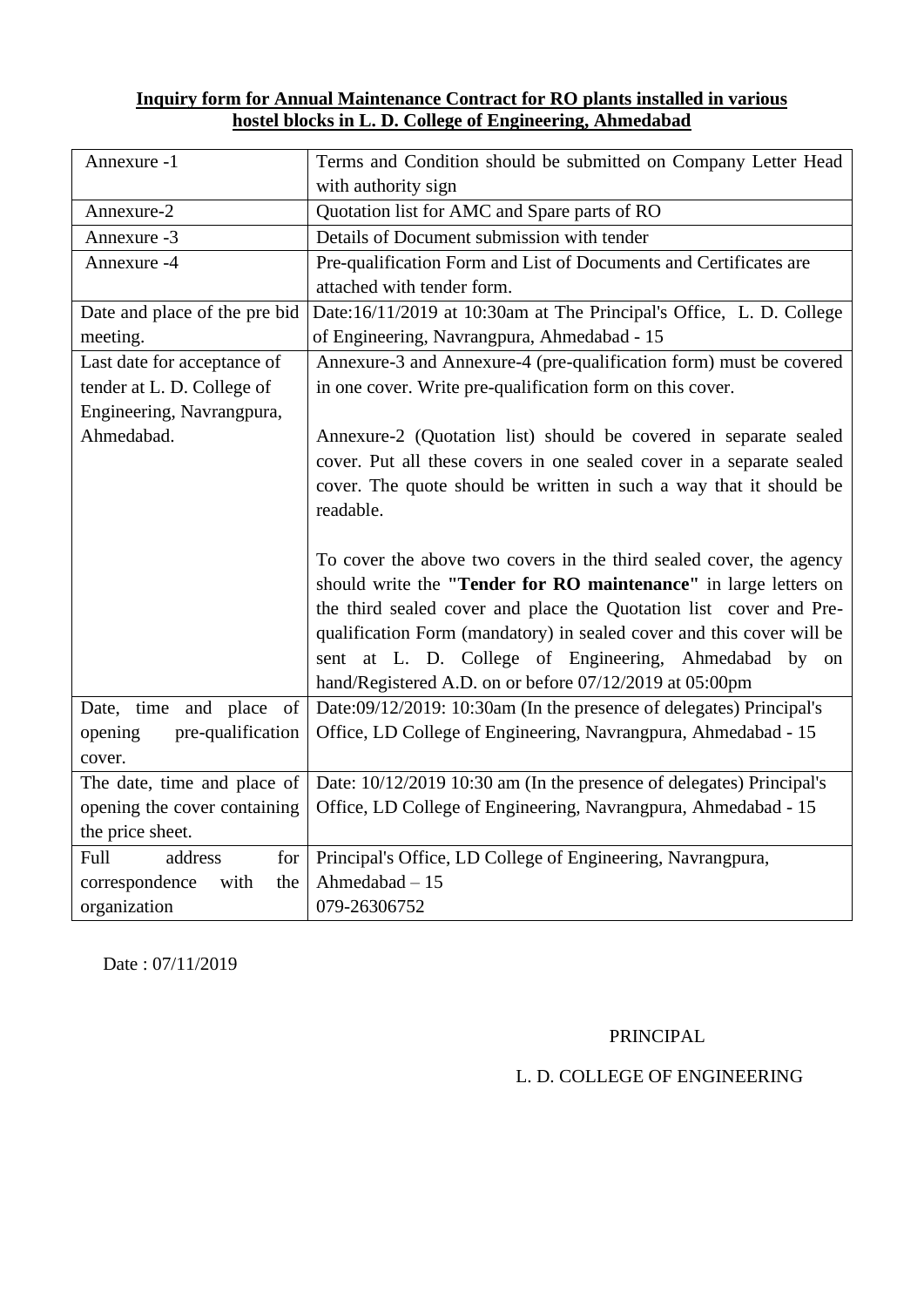# **Annexure-1**

### **Annual Maintenance Contract for Industrial RO Plants installed in various hostel blocks in L. D. College of Engineering, Ahmedabad**

#### **Terms and Conditions**

- 1. Company should be registered under the GST act and copy of GST registration must be required.
- 2. Vendor will have to submit his work offer in Annexure 2, the format mentioned in the price bid will only be valid on the respective letterhead of vendor, so that the comparison of all the bids can be done uniformly. The same should be duly signed and stamped by the vendor.
- 3. Vendor will have to deposit **5%** of the total contract value as the **security deposit** within 7 days of the contract received. Failing to do so will disqualify the vendor.
- 4. Security deposit will be made in the form of DD "**Principal, L. D. College of Engineering, Ahmedabad**" drawn by only nationalized bank. Security deposit will be refunded after completion of the said contract. No interest will be borne on the said security deposit.
- 5. Technical & Financial Quotation shall be submitted in two separate sealed envelope and "**Technical Quotation for Comprehensive AMC of Hostel Industrial RO plant"** & **"Financial Quotation for Comprehensive AMC of Hostel Industrial RO plant"** and the same should be mentioned on both the covers. All pages of RFQ will be duly signed and stamped with sealed envelope and submit before due date.
- 6. Presently the industrial RO plants are installed in all hostel blocks. In case any service provider/agency wants to visit the site, they can visit the hostel office during 10:30 am to 12:30pm.
- 7. The vendor will have to provide comprehensive contract as mentioned in the terms i.e repairing, cleaning, any kind of service and consumables as well. In case of failing to do so authority has the right to forfeit vendor's security deposit for the same. No any plant to be shut down during the contract period more than 3 days due to requirement of services or replacement of spare parts.
- 8. Service report will duly signed by the concerned officer on a weekly basis.
- 9. The vendor has to submit GST certificate and PAN card copy attached with the offer. If the vendor has the experience of the same kind of work they will have to submit the work completion certificate.
- 10. In any event, the agency which is involved in the tender contest by filling the tender will not be able to cancel its candidature under any circumstances. The Principal shall have the power to disqualify.
- 11. If during the tenure of the contract the vendor wishes to withdraw its services will have to serve a one-month notice, and for the same reason if authority engages another contractor the price difference will be deducted from the security deposit of the vendor.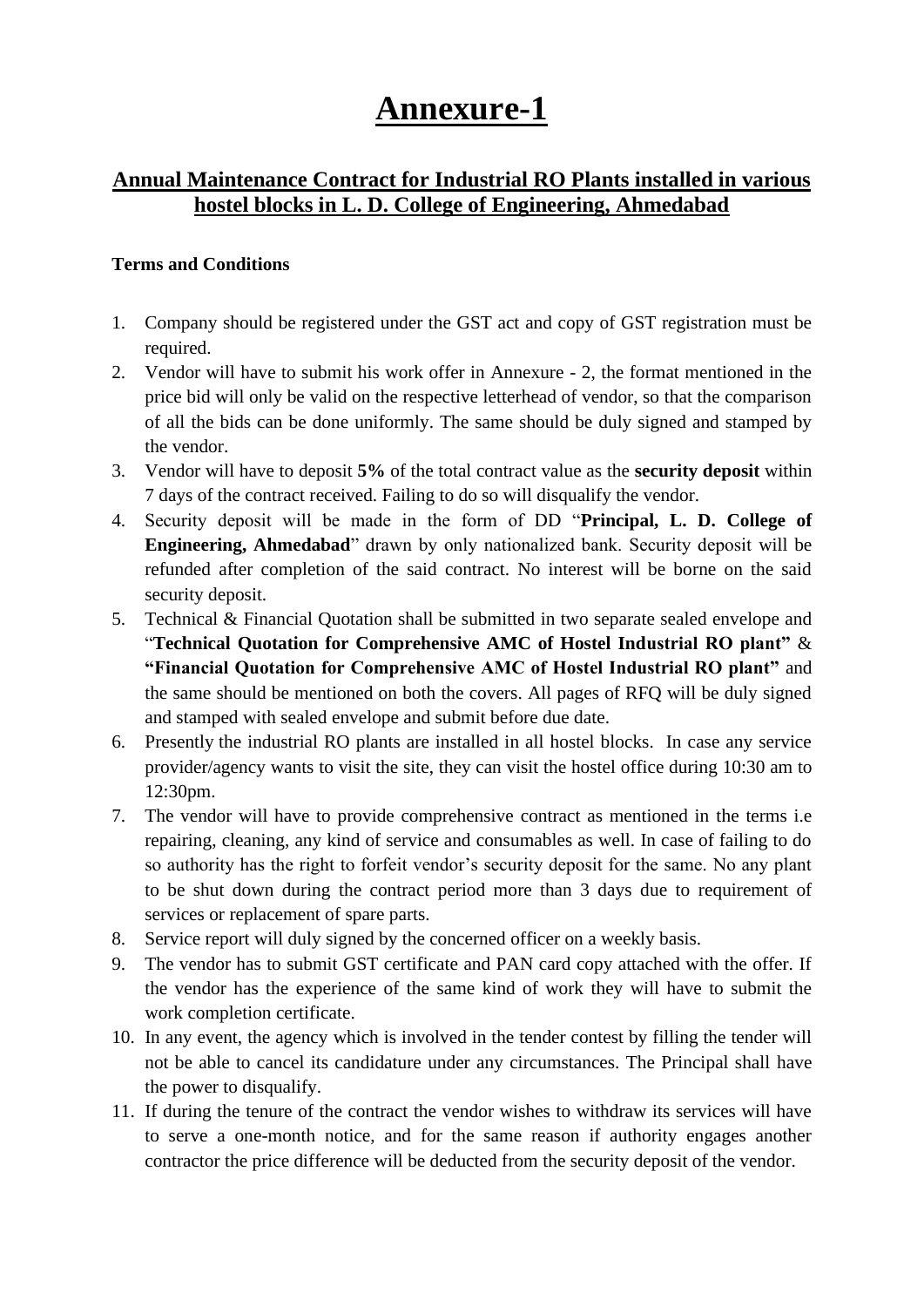- 12. The agency whose tender is approved and during the time of tender running, the agency will not be able to perform the work outlined in the tender.
- 13. If the agency does not fully comply with the terms, then the security deposit will be forfeited and action will be taken till the cancellation of monopoly  $\&$  the same dispute will be bound by Ahmedabad jurisdiction.
- 14. Regarding suggestions and grievances, agency will have to keep a register on the public table.
- 15. If the agency tries to exert any kind of pressure directly or indirectly, the tender will not be valid for which special note should be taken.
- 16. In the event of an accident, death or injury to the employees of the agency in the course of their duty, it shall be the responsibility of the agency. The organization will not pay any amount of damages or claims payable in this regard.
- 17. The instructions received from Principal / Rector / Committee shall follow from time to time.
- 18. Conditional tender will not be accepted. Principal, LD College of Engineering, Ahmedabad will decide and finalize the decision.

### **Comprehensive Maintenance Contract - Scope of Work**

- 1. Weekly visit for maintenance with submission of report.
- 2. Periodical preventive and repair service with required spares to keep plants functional all time at every one month.
- 3. Any additional visit during the contract period in case of breakdown, as and when required.
- 4. The contractor shall maintain the service record showing the detail of RO, date of visit, nature of work carried out, changed parts details and signature of authority.
- 5. The work shall be carried out by technically sound mechanics.
- 6. This contract is inclusive of preventive maintenance including internal plumbing (with related RO system and electronic sensor used in water tanks placed in RO room) as well as breakdown service which is inclusive of repairs and replacement of any of the parts required at the cost of contractor during entire period of contract.
- 7. Free replacement of all consumables such as cartridge, Antiscalant etc.
- 8. Repairs of electrical parts, electrical motors and pressure pumps include replacement of parts rewinding or new ones as and when required.
- 9. System to be counted as from input water tap to drinking tap
- 10. Cleaning of all types of water tank.
- 11. Leakage of the water in the whole System.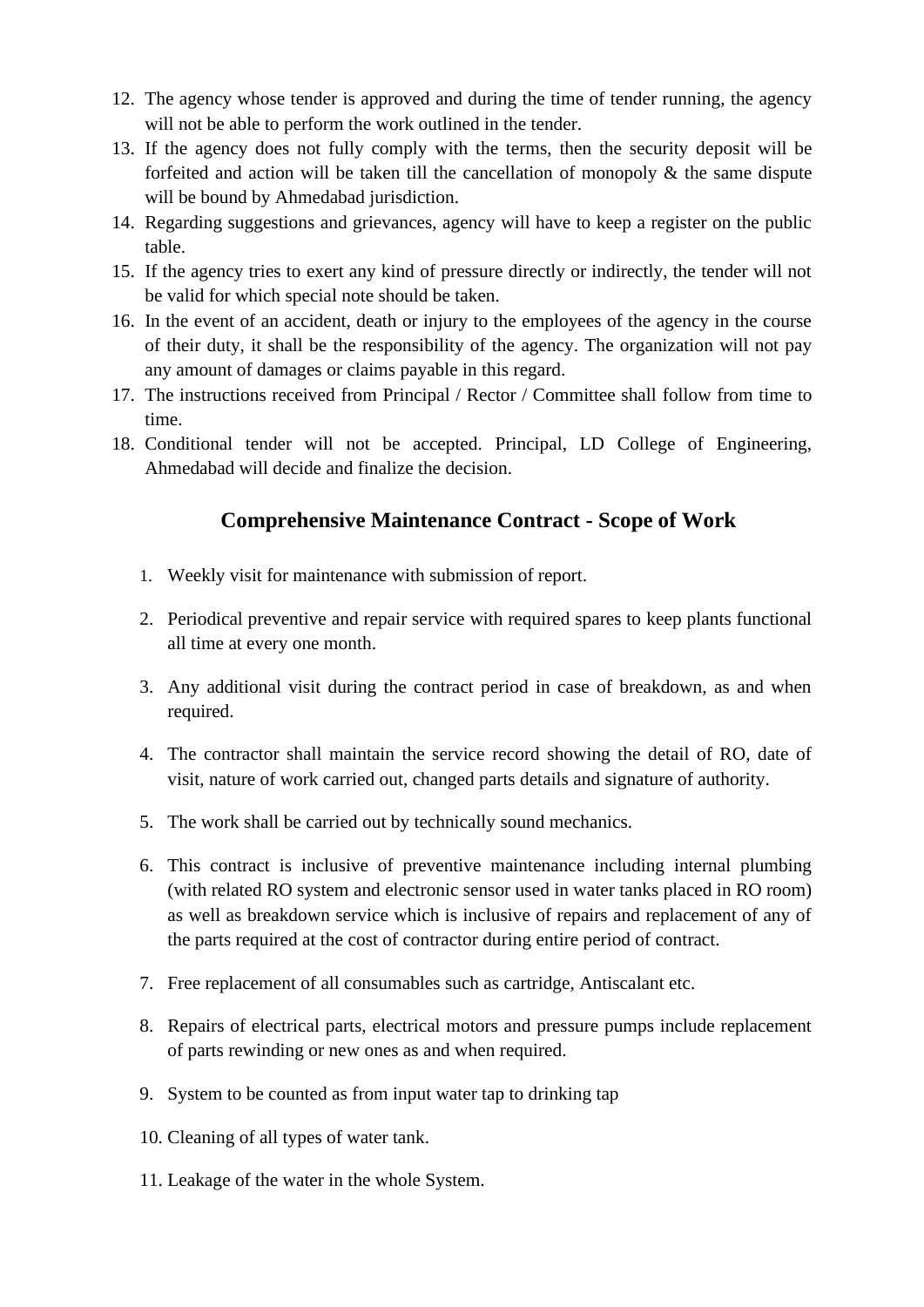- 12. At the end of the period of contract RO plant shall be handed over in functional condition along with the service report.
- 13. The agency will not be able to subcontract and if this happens, the agency will be terminated with immediate effect.
- 14. Non-experience agencies will be disqualified.
- 15. Any disagreement or dispute will be subject to the Ahmedabad judicial authority.
- 16. Enclosure of documents: (1) GST certificate (2) PAN card copy (3) Work completion certificates for experience (4) All Annexure - 1 to 4 duly signed (5) Annexure - 2 on vendor's letterhead.
- 17. The contractor shall maintain the service record showing the detail of RO, date of visit, nature of work carried out, changed parts details and signature of authority.
- 18. On successful completion of annual contract if overall services are found satisfactory, the contract may be extended for next year if required from time to time.
- 19. I have read, understood and accepted the above terms and conditions.

### **Payment Terms:**

Payment shall be released at the start of every six months during service contract within 20 days of submission of bill.

Date:\_\_\_\_\_\_\_\_\_\_\_\_\_\_\_\_

Place:\_\_\_\_\_\_\_\_\_\_\_\_\_\_\_\_

Applicant's Signature and Stamp

Applicant's name and address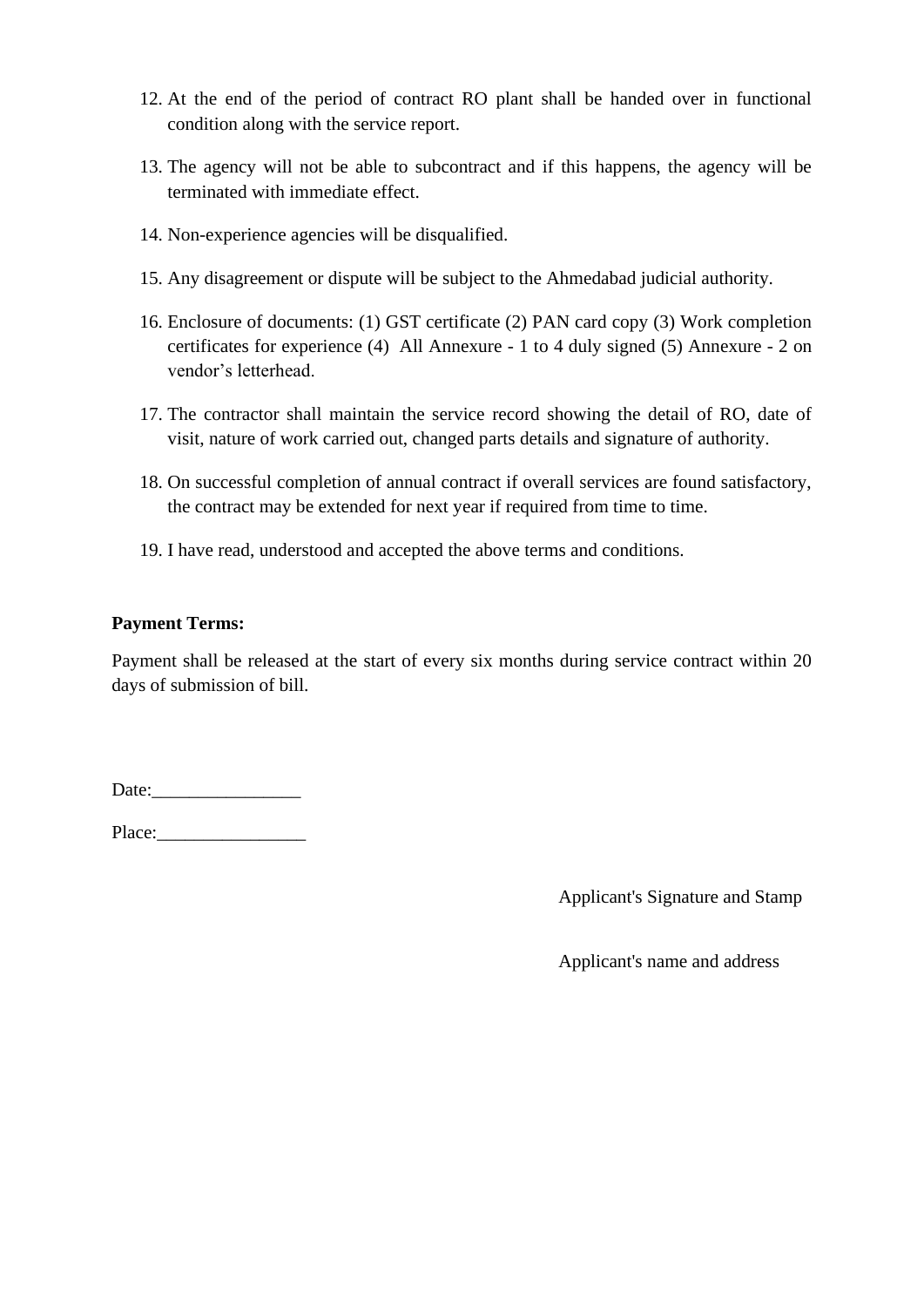# Annexure – 2

### Quotation list

(Offer should be given in the same format on company's letter with Sign and Stamp)

| Sr.       |       | Description of Work                                            | <b>Total Price</b>        |  |
|-----------|-------|----------------------------------------------------------------|---------------------------|--|
| No.<br>01 | (i)   | Annual Comprehensive Maintenance Contract of 250 LPH           |                           |  |
|           |       | Industrial RO Plant with periodical monthly service, repairing |                           |  |
|           |       | and replacement of defective/damaged spare parts of RO with    |                           |  |
|           |       | GST installed in Hostel Block A (Purchase on 08-02-2018)       |                           |  |
|           | (ii)  | Annual Comprehensive Maintenance Contract of 200 LPH           | <b>AMC</b> is already     |  |
|           |       | Industrial RO Plant with periodical monthly service, repairing | running and it<br>will be |  |
|           |       | and replacement of defective/damaged spare parts of RO with    | completed on              |  |
|           |       | GST installed in Hostel Block B (Purchase on 19/03/2018).      | 11/04/2021.               |  |
|           | (iii) | Annual Comprehensive Maintenance Contract of 250 LPH           |                           |  |
|           |       | Industrial RO Plant with periodical monthly service, repairing |                           |  |
|           |       | and replacement of defective/damaged spare parts of RO with    |                           |  |
|           |       | GST installed in Hostel Block C (Purchase on 08-02-2018)       |                           |  |
|           | (iv)  | Annual Comprehensive Maintenance Contract of 200 LPH           | <b>AMC</b> is already     |  |
|           |       | Industrial RO Plant with periodical monthly service, repairing | running and it<br>will be |  |
|           |       | and replacement of defective/damaged spare parts of RO with    | completed on              |  |
|           |       | GST installed in Hostel Block D (Purchase on 31/01/2018).      | 11/04/2021.               |  |
|           | (v)   | Annual Comprehensive Maintenance Contract of 200 LPH           |                           |  |
|           |       | Industrial RO Plant with periodical monthly service, repairing |                           |  |
|           |       | and replacement of defective/damaged spare parts of RO with    |                           |  |
|           |       | GST installed in Hostel Block G (Purchase on 07/04/2017).      |                           |  |
|           |       | AMC is already running and it will be completed on             |                           |  |
|           |       | 06/04/2020.                                                    |                           |  |
|           | (vi)  | Annual Comprehensive Maintenance Contract of 200 LPH           |                           |  |
|           |       | Industrial RO Plant with periodical monthly service, repairing |                           |  |
|           |       | and replacement of defective/damaged spare parts of RO with    |                           |  |
|           |       | GST installed in Hostel Block H (Purchase on 01/03/2016).      |                           |  |
|           |       | AMC is already running and it will be completed on             |                           |  |
|           |       | 29/02/2020.                                                    |                           |  |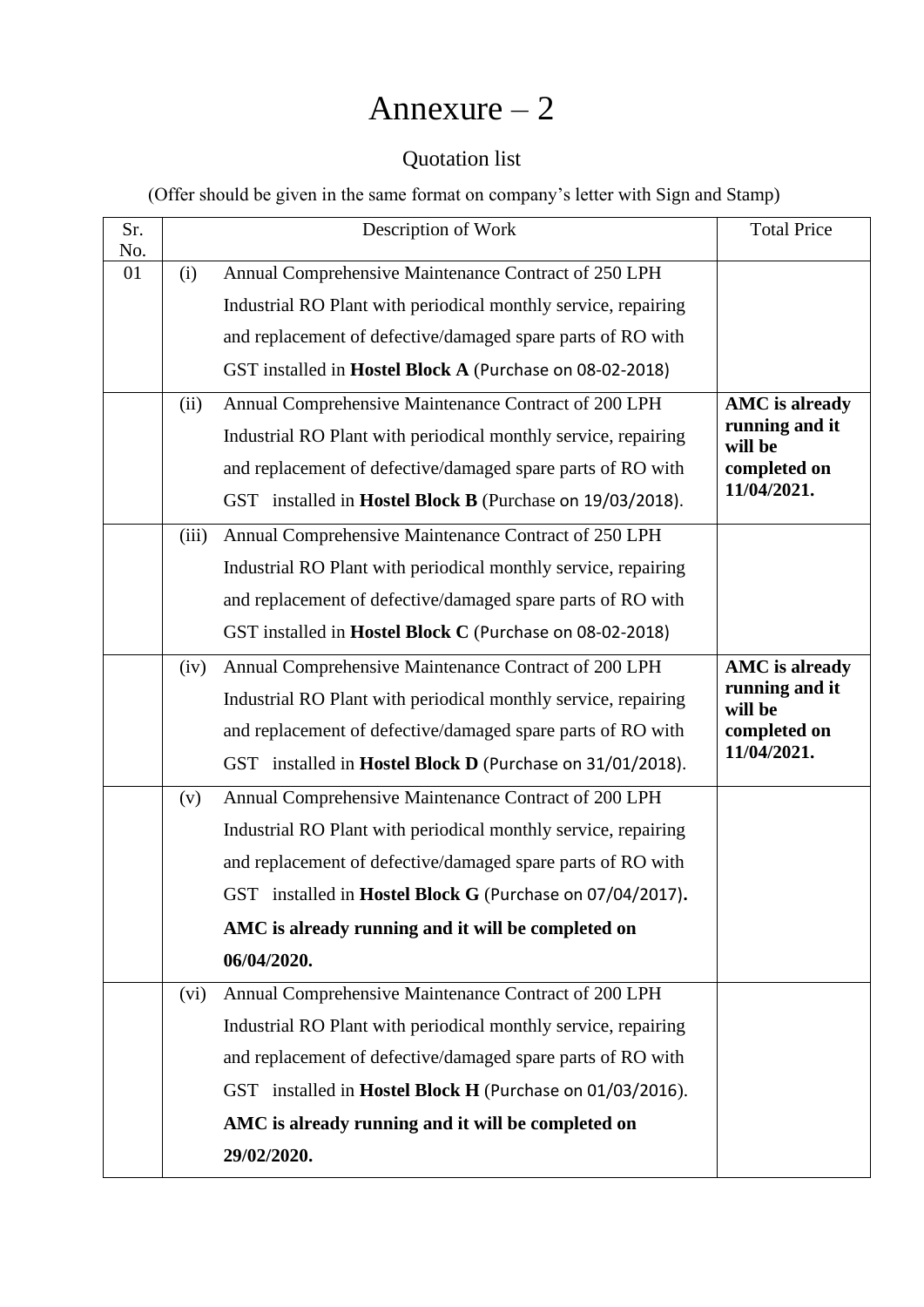| 02 | Electronic sensor placed in RO water tanks with GST      |  |
|----|----------------------------------------------------------|--|
| 03 | Plumbing related to RO system with GST                   |  |
| 04 | Repairing and replacement of Electrical parts with GST   |  |
| 05 | Raw water pump with GST                                  |  |
| 06 | Filter Vessel with GST                                   |  |
| 07 | Send Media (Per kg) with GST                             |  |
| 08 | Activated Carbon 1100 iv coconut shell (per kg) with GST |  |
| 09 | Antiscalant Dosing Filter with GST                       |  |
| 10 | Multiport Valve with GST                                 |  |
| 11 | 20" Jumbo Wound with GST                                 |  |
| 12 | 20" Jumbo Housing with GST                               |  |
| 13 | Electronic Control Panel with GST                        |  |
| 14 | Low Pressure Switch with GST                             |  |
| 15 | High Pressure Pump with GST                              |  |
| 16 | Presser Housing with GST                                 |  |
| 17 | Membrane Element with GST                                |  |
| 18 | Solenoid Valve with GST                                  |  |
| 19 | Floty with GST                                           |  |
| 20 | High Pressure pump with GST                              |  |
| 21 | Rota Meter with GST                                      |  |
| 22 | Pressure Gauge with GST                                  |  |
| 22 | Gate Valve with GST                                      |  |
| 23 | High Pressure SS Piping with GST                         |  |
| 24 | Victoly SS with GST                                      |  |

Applicant's Signature and Stamp

Applicant's name and address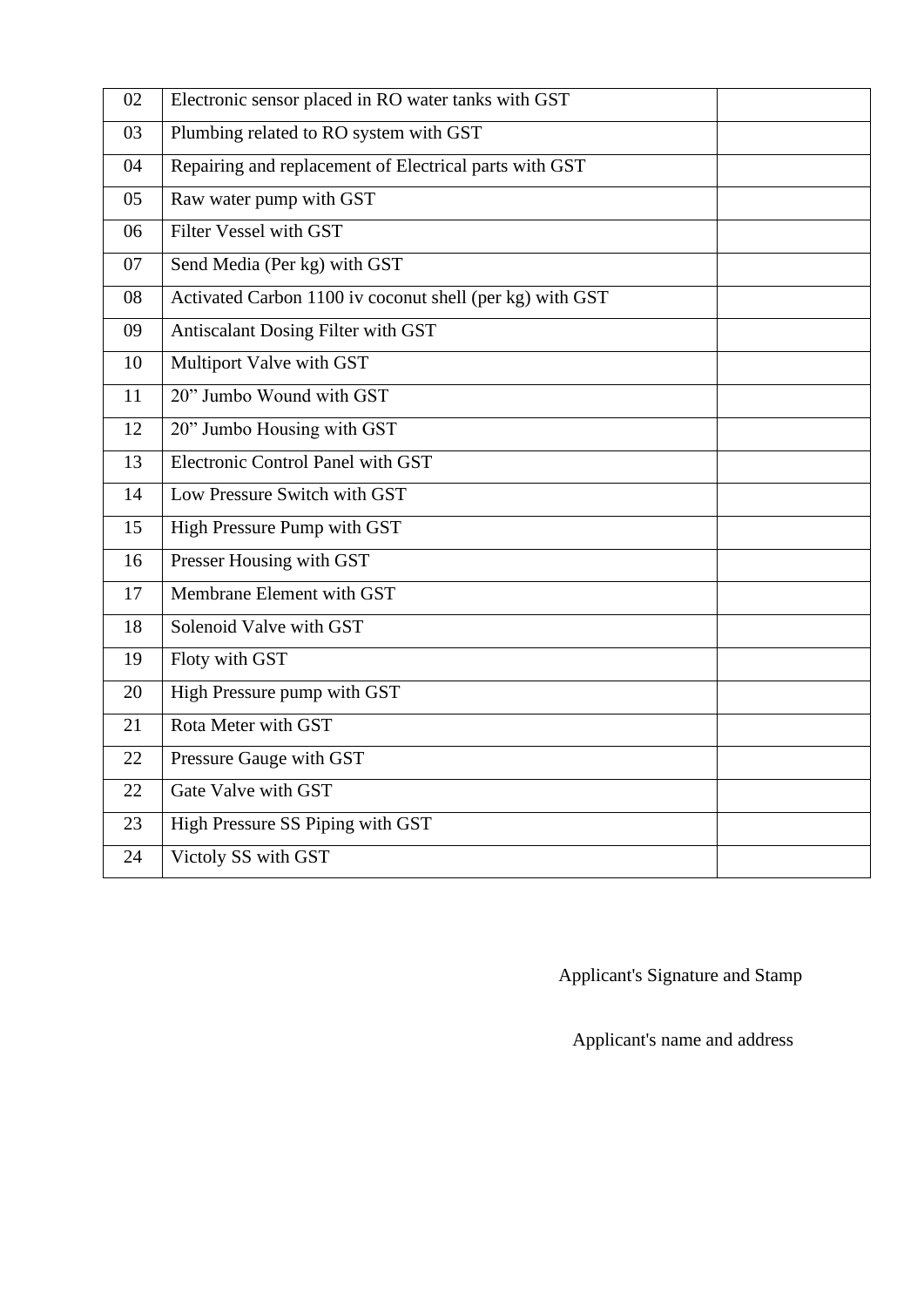# Annexure – 3

### Details of submission with the tender of the hostel AMC for RO plants installed in various Hostel blocks in L. D. College of Engineering, Ahmedabad

| $\mathbf{1}$ | <b>Agency owner Name</b>                     |                |                                      |
|--------------|----------------------------------------------|----------------|--------------------------------------|
|              | Name and address of the agency               |                |                                      |
|              |                                              |                |                                      |
|              |                                              |                |                                      |
| 2            | <b>Registration Number of Central</b>        |                |                                      |
|              | Government Departments / State               |                |                                      |
|              | Government Departments /                     |                |                                      |
|              | Municipal Corporation  etc                   |                |                                      |
| 3            | <b>Owner / Partner Name / Address</b>        |                |                                      |
|              | Photos (Total Authorities)                   |                |                                      |
| 4            | Agency Owner / Partner's telephone           |                |                                      |
|              | number and e-mail                            |                |                                      |
| 5            | Year of joining in the business              |                |                                      |
| 6            | Business tax registration number             |                |                                      |
| 7            | GST registration number                      |                |                                      |
| 8            | PAN number registered under                  |                |                                      |
|              | Income tax                                   |                |                                      |
| 9            | Is pre-history of agency clean?              | $\ddot{\cdot}$ | YES / NO                             |
|              | Not a financial defaulter of any             |                |                                      |
|              | organization, not a police case on the       |                | If No then you will be disqualified. |
|              | record.                                      |                |                                      |
| 10           | Does the agency have trained staff?          |                |                                      |
|              | Details of it                                |                |                                      |
| 11           | <b>Experience Certificate (Attach Proof)</b> |                |                                      |
|              | Non-experience agencies will be              |                |                                      |
|              | disqualified.                                |                |                                      |

Applicant's Signature and Stamp

Applicant's name and address